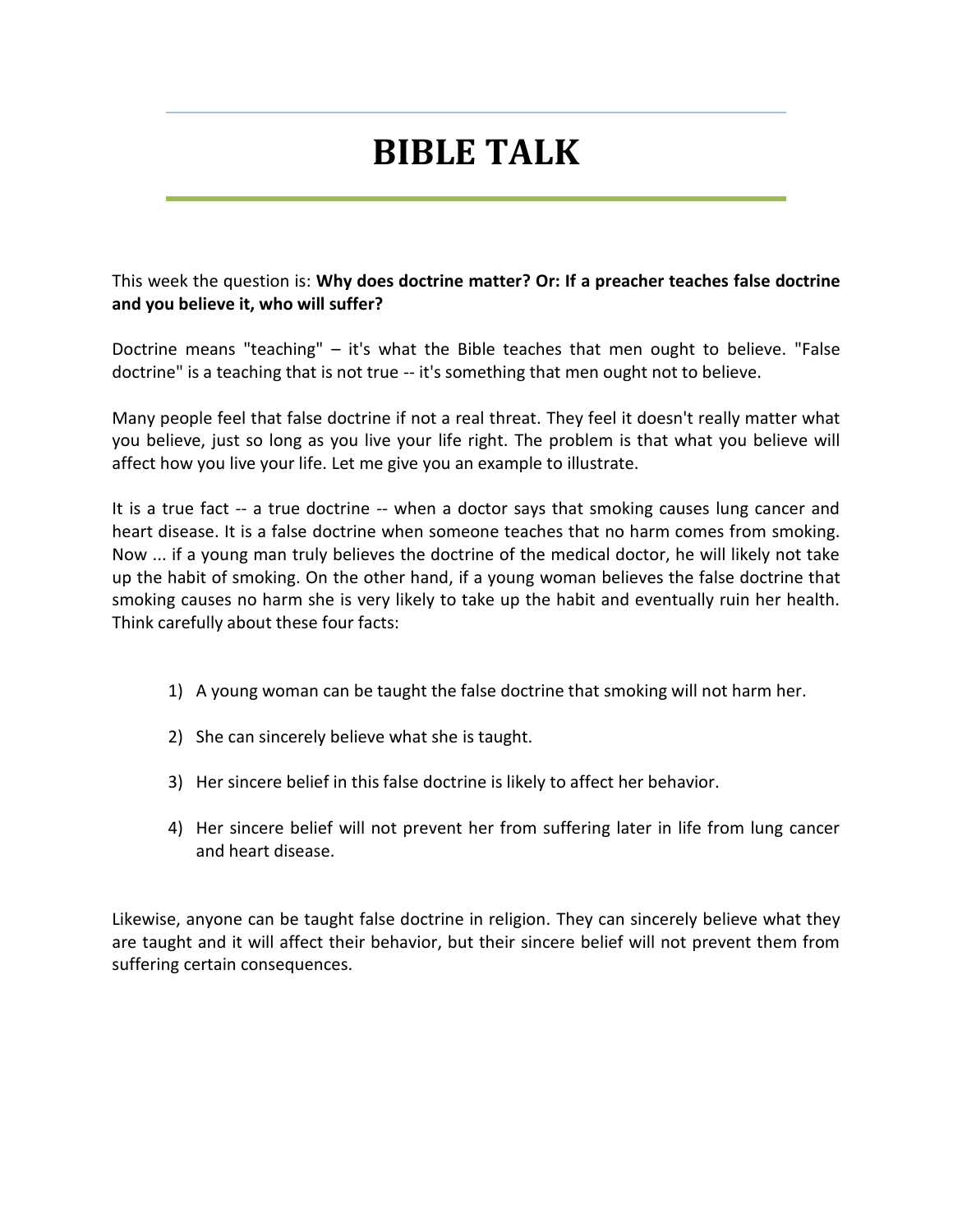## **PERSONAL RESPONSIBILITY**

In religion, there is a popular idea that if a preacher preaches a false doctrine, then he is the only one that will answer for the crime. I have talked with many people that say such things as:

*"Well, I'll have to ask my preacher what we believe about that."*

In other words, whatever their preacher says they will believe and do. But we have a personal responsibility to verify and test what a preacher says. If a preacher preaches false doctrine he will answer to God for teaching something false, but we will also suffer for believing it! Listen to what Jesus Himself said:

#### Matthew 15:14

<sup>14</sup> "Let them alone. They are blind leaders of the blind. And if the blind leads the blind, both will fall into a ditch."

Listen to this! A blind leader will fall into the ditch; he will suffer harm for teaching false doctrine. However, the blind follower -- the person who blindly follows along without verifying what he is being taught -- he will also fall into the ditch; he will suffer the same harm as a false teacher.

## **WHAT PUNISHMENT AWAITS A FALSE TEACHER?**

Keep this concept in mind. The person following and believing the false teacher will suffer the same fate and the same punishment as the false teacher himself!

**Q**: What sort of punishment awaits a false teacher?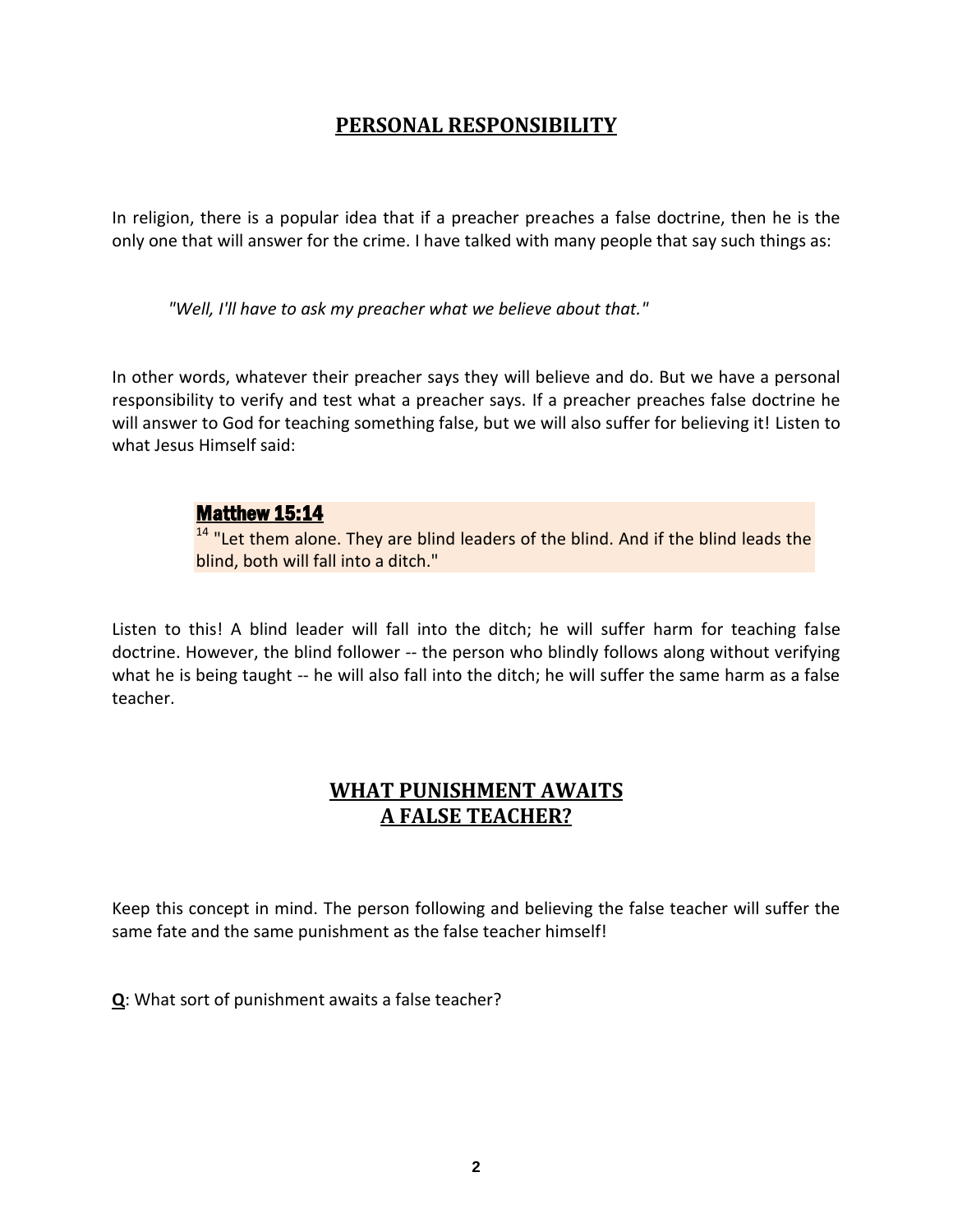#### 2 Peter 2:1-2

1 But there were also false prophets among the people, even as there will be false teachers among you, who will secretly bring in destructive heresies, even denying the Lord who bought them, and bring on themselves swift destruction. <sup>2</sup> And many will follow their destructive ways, because of whom the way of truth will be blasphemed.

According to this, "swift destruction" awaits the false teacher and anyone that believes and follows their teachings.

A preacher is necessary for people to hear the gospel (Romans 10:14), but remember that a preacher is still just human. He can be mistaken and it is your personal responsibility to verify that what your preacher is teaching is the truth. If your preacher is teaching false doctrine, he will suffer "swift destruction" on Judgment Day, but if you believe his false doctrine, you too will suffer the same fate.

# **OTHER WARNINGS**

The Bible gives other warnings about false doctrine.

#### Matthew 15:9

<sup>9</sup> And in vain they worship Me, Teaching as doctrines the commandments of men.'"

Hear we learn that false doctrine can make worship "vain" or worthless. Many people go to worship services every week and do not realize they are wasting their time and losing their souls because what is being taught and practiced are the "doctrines and commandments of men."

In 2 Thessalonians 2:1-12 we learn that some false teachers would be able to perform miracles that would convince gullible people that they were true messengers from God. The Scriptures, then, are warning us that a miracle is not proof of its source. We are exhorted to test and verify what the preacher is saying and hold to the truth no matter how many miracles a preacher may perform.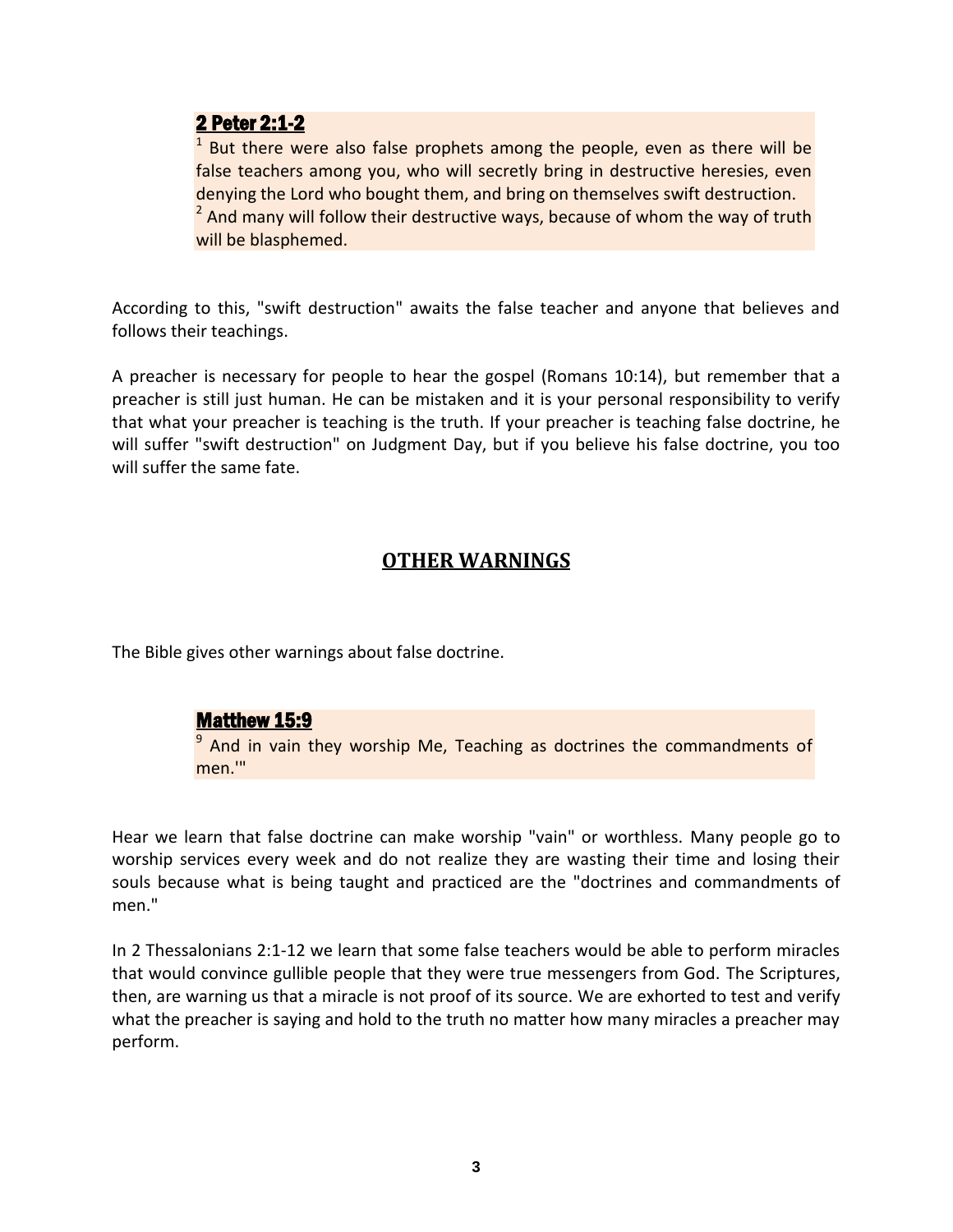## 1 Thessalonians 5:21

 $21$  Test all things; hold fast what is good.

# 2 Timothy 1:13

 $13$  Hold fast the pattern of sound words ...

# 1 John 4:1

1 Beloved, do not believe every spirit, but test the spirits, whether they are of God; because many false prophets have gone out into the world.

The only safe course of action, then, is to listen carefully to what is being taught by the preacher and verify what he says with the written word. If the preacher is teaching something different than the written word, he is a false teacher and anyone following him will receive the same fate he receives.

- 1) Ask your preacher why he doesn't teach baptism for the "remission of sins" like Acts 2:38 teaches.
- 2) Ask your preacher why he allows women to speak in the services of the church when the Bible says in 1 Corinthians 14:34-35 that they must remain silent.
- 3) Ask your preacher why he wears a religious title like "reverend," "father," or "pastor" when Jesus strictly forbids the wearing of such titles in Matthew 23:5-10.
- 4) Ask your preacher why he teaches the church is unnecessary for salvation when the Bible says in Acts 20:28 that Jesus shed His blood for His church.
- 5) Ask your preacher why he teaches that men cannot fall from grace and be lost again when 2 Peter 2:20-21 clearly teaches that they can.
- 6) Ask your preacher why he teaches that the communion should not be eaten every first day of each week when Acts 20:7 clearly teaches that it should.

These are just some areas of concern that you should think about -- there are others. Be very careful and check twice to make sure you are not being taught a false doctrine, because if your preacher teaches a false doctrine and you believe it, both of you will suffer the consequences.